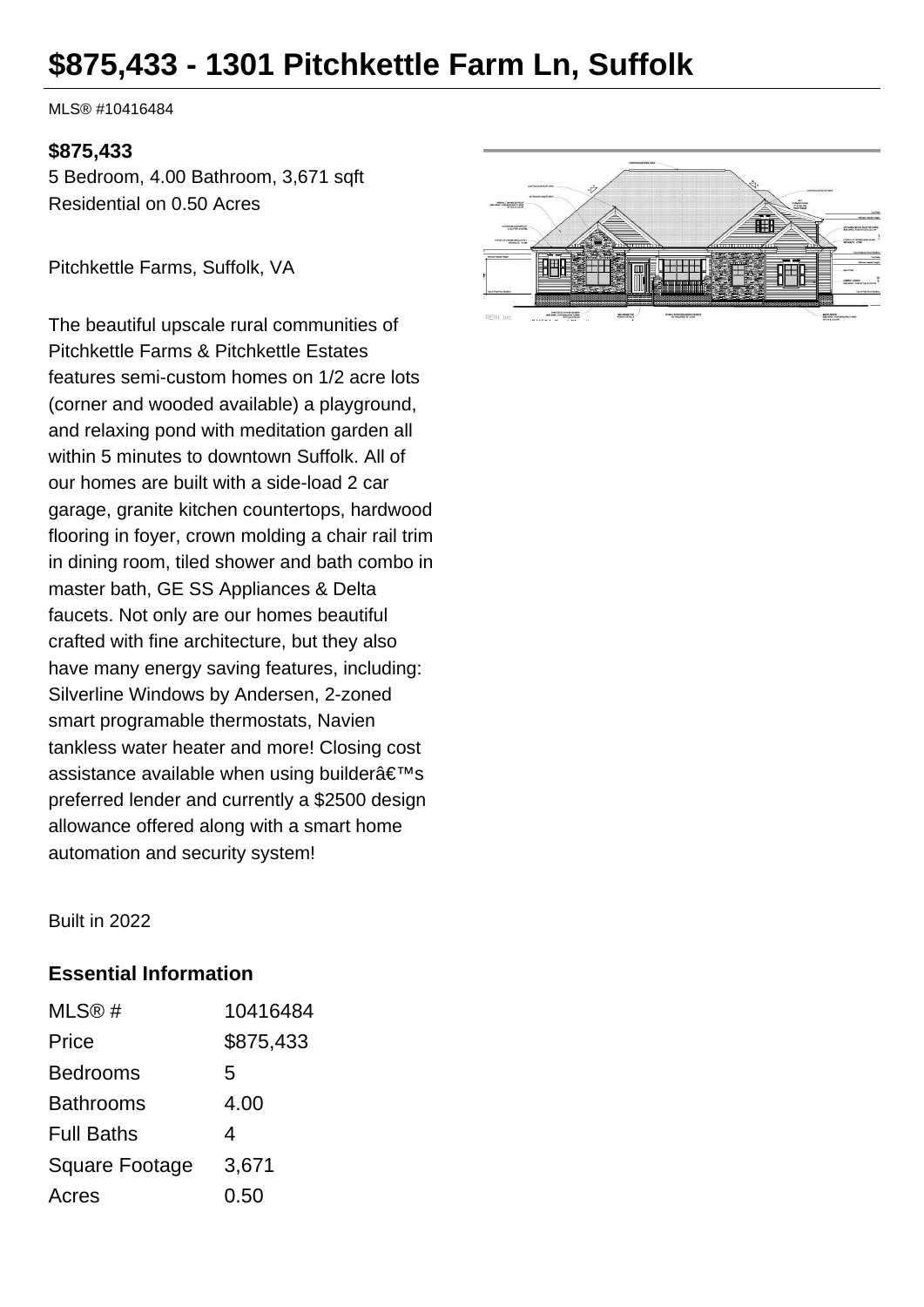| <b>Year Built</b> | 2022                  |
|-------------------|-----------------------|
| <b>Type</b>       | Residential           |
| Sub-Type          | Detached              |
| <b>Style</b>      | Ranch, Traditional    |
| <b>Status</b>     | <b>Under Contract</b> |

# **Community Information**

| Address      | 1301 Pitchkettle Farm Ln |
|--------------|--------------------------|
| Area         | <b>Central Suffolk</b>   |
| Subdivision  | <b>Pitchkettle Farms</b> |
| City         | <b>Suffolk</b>           |
| <b>State</b> | VA                       |
| Zip Code     | 23434                    |

## **Amenities**

| Amenities  | Ground Maint, Playgrounds |
|------------|---------------------------|
| Parking    | Garage Att 2 Car          |
| Waterfront | <b>Not Waterfront</b>     |
| Has Pool   | Yes                       |
| Pool       | In Ground Pool            |

## **Interior**

| <b>Interior Features</b> | Fireplace Gas-natural, Walk-In Closet, Walk-In Attic                       |
|--------------------------|----------------------------------------------------------------------------|
| Appliances               | Dishwasher, Disposal, Dryer Hookup, Microwave, Gas Range, Washer<br>Hookup |
| Heating                  | Forced Hot Air, Heat Pump, Natl Gas                                        |
| Cooling                  | Central Air, Heat Pump                                                     |
| Fireplace                | Yes                                                                        |
| # of Fireplaces          | 2                                                                          |
| # of Stories             |                                                                            |

# **Exterior**

| <b>Exterior</b>                | <b>Fiber Cement, Stone</b> |
|--------------------------------|----------------------------|
| <b>Exterior Features</b> Patio |                            |
| Roof                           | <b>Asphalt Shingle</b>     |
| Foundation                     | Slab, Other                |

# **School Information**